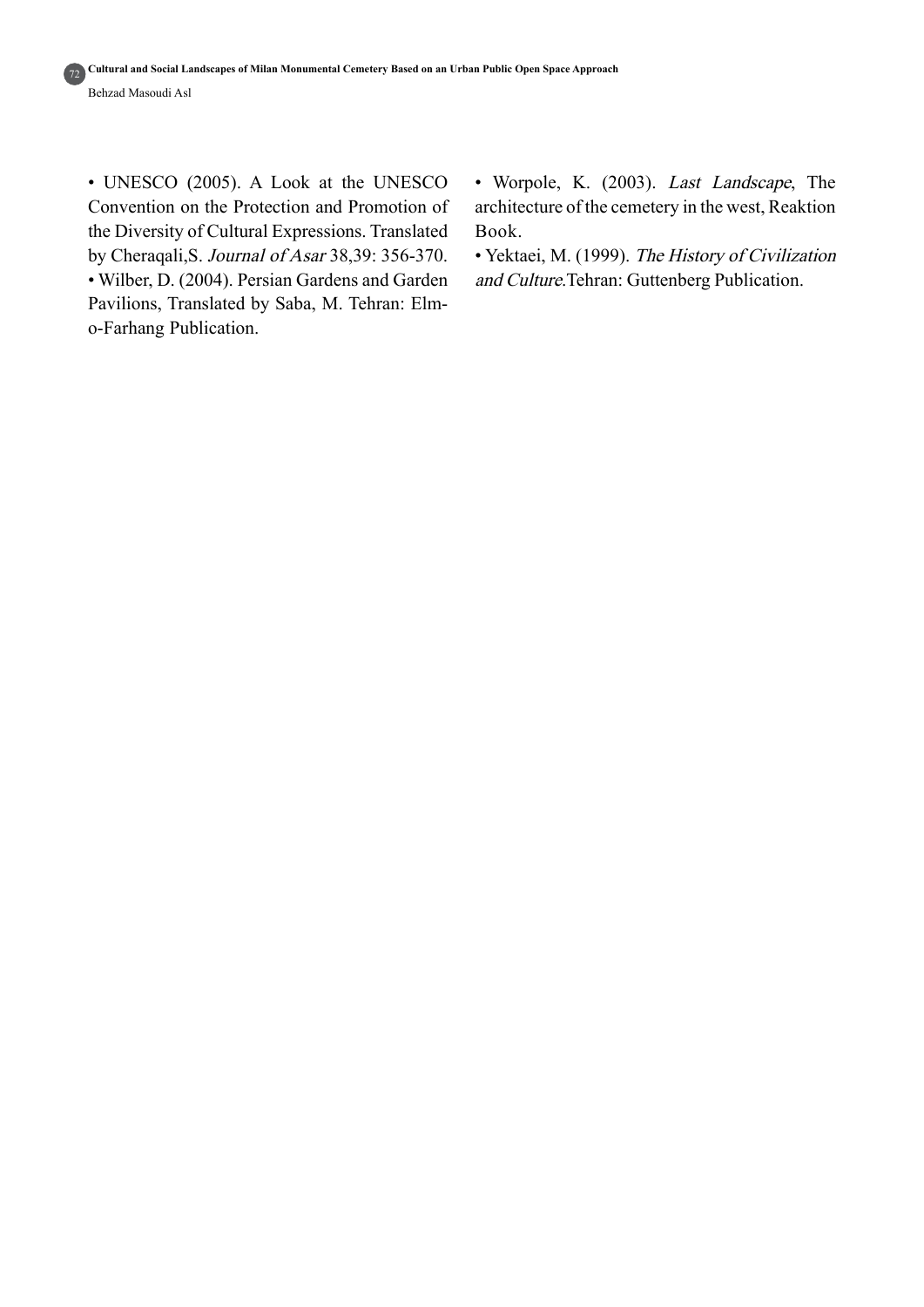#### **End** note

<sup>\*</sup>This article describes the discovery-based learning based on research activities in Europe trip in 2015.

- 1. Were an ancient Iranian people who lived in an area known as Media (northwestern Iran).
- 2. Is a building designed specifically for gatherings of a Sufi brotherhood.

3. An autonomous charitable foundation, in Mashhad, Iran.

#### **References** List

· Behzadfar, M. & Tahmasbi, A. (2013). Recognition and Assessment of Influential Elements on Social Interaction. Bagh-e Nazar,  $10(25):1-28$ 

• Childe, G. (1989). A Brief Introduction to Archaeology. Translated by Hayede Mo'ayeri (Vol.1).Tehran:Motaleat va Tahghiqat Farhangi. • Daneshpour, A. (2008). Urban Landscape Agriculture: necessity and approaches,  $\overline{A}$ 

Conference on New Ideas in Urban Management. • Esmaeili, M. J. (2009). Public Sociology, Journal of Sociology of Iran.  $10(2)$ :178-185. • Esmaeili, Sh. (2009). We and Cemeteries: A Look at Cemetery Space from Anthropological Perspective, Journal of Andish-e-Iranshahr. 4  $(13):31-34.$ 

• Faizi, M. & Razaqi-Asl, S. (2009). Cemeteries as Cultural Landscapes, Journal of of Andish-e *Iranshahr.*  $4(13)$ : 20-24.

• Haqir, S. & Shohanizad, Y. (2011). Promoting Role of Cemeteries in Social and Cultural Aspects of Sustainable Urban Development in Iran, *Baq-e Nazar*. 17(8): 81-94.

• Kashigar, M. (2003). The Architecture of Death. Aesthetics, Theoretical and Philosophical Studies of Art. 9: 101-110.

• Kazerouni, F. (2010). Cemetery and the Landscape Architecture, Journal of Manzar.  $6(2):10-11$ .

• Malet, A. & Issac, J. (1953). The History of Eastern Nations and Greek. Translated by Hazhir,

A.Tehran: Ebn-e Sina Publication.

• Mansouri, A. (2004). An Introduction to Recognition of Landscape Architecture, Baq-e Nazar,  $1(2)$ : 69-78.

• Mansouri, A. (2010). What is Urban Landscape?: A Historical Study of Conceptual Evolutions of Urban Landscape in Iran, Journal of Manzar. 9:30-33.

• Momtazpour, A. (2011). Recognition and Analysis of Advantages, Shortcomings, Opportunities, and Threats to Historical, Cultural, and Religious Fabrics of Takht-e Foulad-e Isfahan's Cemetery and Composition of Four Strategies Through SWOT method. Payam-e Nour University.

• Miller, D & Jason, D, (2006). Hallowed Ground, Place and Culture, The cemetery and the creation of place, space and culture,  $9(4)$ : 334-350.

• Project for Public Spaces (PPS). (2010). What if we built our cities around places? Retrieve March 25, 2010.

Gartland, L. (2008). Heat Islands: Understanding and Mitigating Heat in Urban Areas, Earthscan.

 $\cdot$  Qobadian, V. (2009). The Basics and Definitions in Western Contemporary Architecture, Tehran: Daftar-e Pazhouheshhay-e Farhangi.

•Rapoport, A. (1999). Spatial Organization and the Built environment, Companion Encyclopedia of Anthropology, New York : Routledge.

• Taqvaei, S. H. (2012). From Style to Identity in Architecture, *Fine Arts*, 2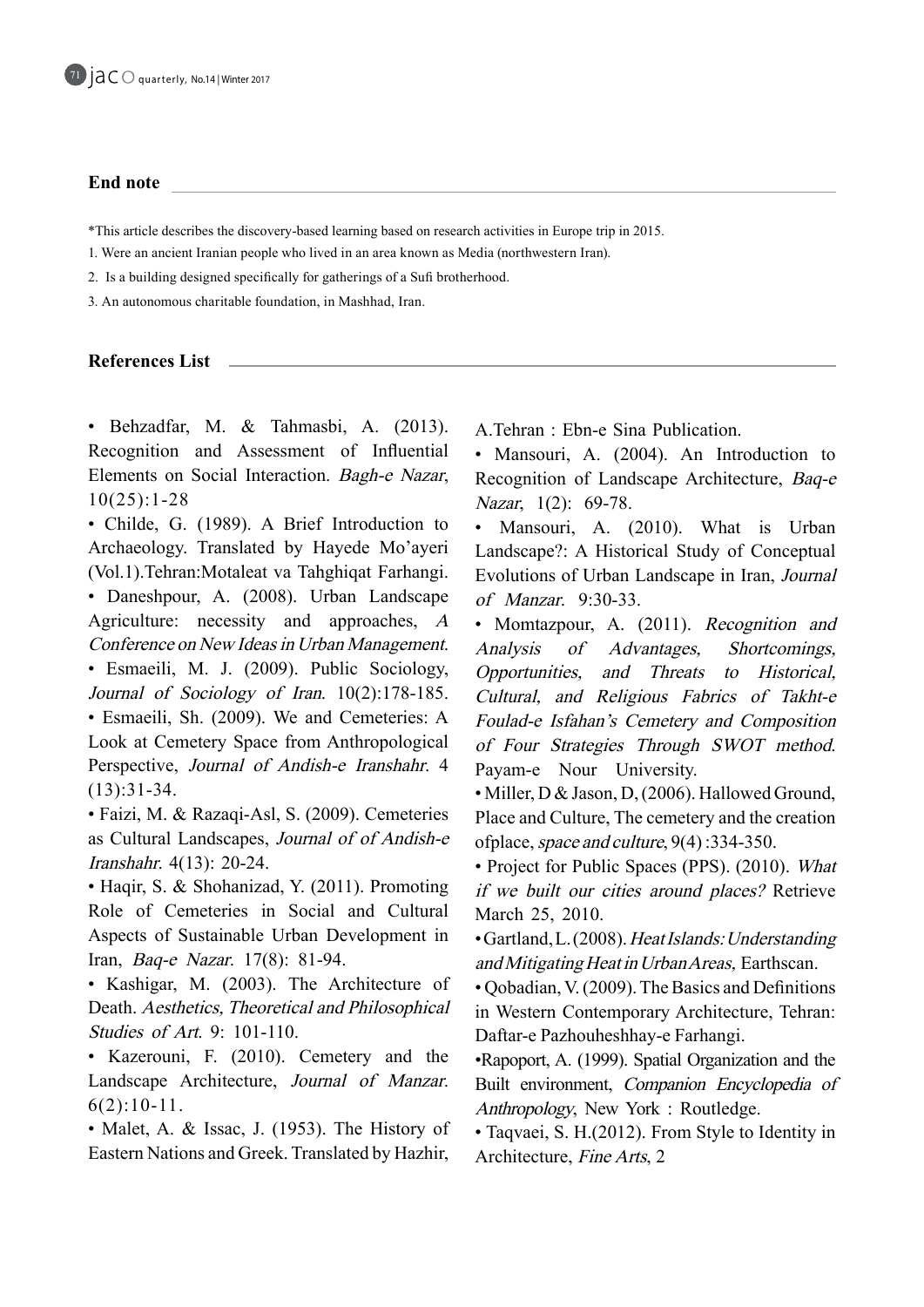Cultural and Social Landscapes of Milan Monumental Cemetery Based on an Urban Public Open Space Approach **Behzad Masoudi Asl** 701

be regarded as one of the most important cultural landscapes of this city. This historical cemetery has been built on a foundation of mixed features of small natural, cultural, artistic landscapes of the city. Thus it can be counted as one of the urban open museums. Moreover, because it has played a sustainable role since the establishment up to now, it is classified under organically evolved cultural landscapes.



Fig.6. Milan cemetery, Italy. Photo: Behzad Masoudi Asl, 2015.

#### **Conclusion**

In Milan Monumental Cemetery, signs and symbols such as tombstones, sculptures, inscriptions, and its architecture as a whole, display culture, art and history specific to its time. Each tomb belonging to each character in this cemetery as a historical-<br>cultural and social evidence demonstrates its particularsacredconcepts and the community's attitude to the phenomenon of death in its particular timeand has a double function for the dead and the living. Therefore, a part of culture, art and history is portrayed for the people who come to visit this place. Moreover, the space of the cemetery sounds memorable as well as having identity for the dead's relatives and other visitors. This place is important in terms of memorability becauseit contributes to remembrance of the deceased and in addition to its aesthetical. environmental, ecological role and features, it contains historical dimensions for today's life. Additionally, this cemetery makes it possible to improve social interactions, to enhance quality and to promote vitality in the society and reveals fundamental aspects of ethnic, cultural and artistic origins of the community, and also indicates the people's national and local identity.

Milan Monumental Cemetery, an open space, is not only a place where signs and memorials have been gathered (monuments, horizontal and vertical tombstones, family tombs, etc.) but also contains natural elements (plantations, ground slope, the weather, animals, etc.). The existing natural, cultural and historical elements combined with social concepts, plus functional dimensions, and distinctive features such as universality, being specific to a particular period of time, popularity, etc. reflecting residence tradition and customs of human societies have made it an attractive cemetery and converted this place to an urban public open one and a sustainable tourist destination having identity. As a result of these, it has been accepted as an organically evolved cultural and social landscape.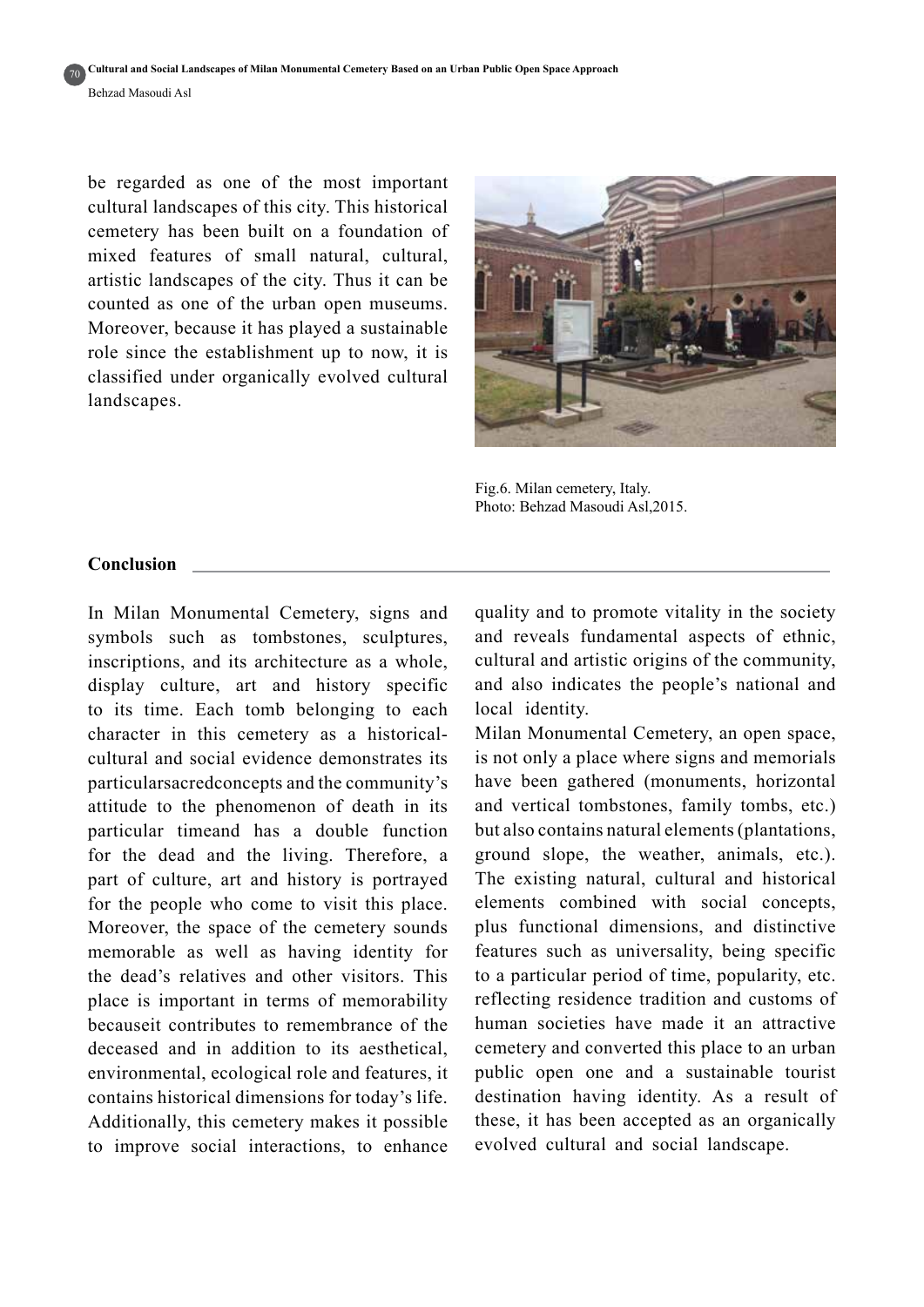

Fig.5. Milan cemetery, Italy. Photo: Behzad Masoudi Asl, 2015.

Furthermore, European Landscape Convention sees historical-cultural landscapes like cemeteries as the most essential and diverse part of cultural heritage and emphasizes that to preserve historical and cultural landscapes necessitates an attention to environmental, natural and human contexts and relationships of such landscapes (Momtazpour,  $2012$ : 139). Whenever a burial takes place in a landscape or a burial identity is constructed, the landscape is called 'burial landscape'. It is interesting to know that cemeteries are classified under sustainable landscapes because in most of them we are getting involved and they are in constant of change.

Milan Monumental Cemetery contains a variety of artistic memorials such as sculptures, tombstones, and structures which play a central role in conveying a sense of place, memorability and identity of the space because these elements in a logical and visual combination with the environment have resulted in creation of effective signs in development of relationships with the visitors. Generally, artistic designs of sculpture-like tombstones in this cemetery can be categorized into five groups as follows:

1. A mixture of a tombstone with human characters' sculptures with regard to Western anthropocentric thoughts.

2. A combination of tombstones with mythological and sainted characters' sculptures

3. utilization of allegorical and decorative signs in tombstones

4. Utilization of holy and sacred emblems in designing tombstones

5. Positioning severaltombstones in a porch leads to a common symbol

These signs indicative of people's way of living in public spheres based on geographical featurescarry messages for future generations and introduce a variety of concepts and subjects. Generally speaking, signs and symbols in this cemetery illustrate a wide range of meanings which havecreated an identity for the cemetery and have distinguished it from other different but of the same type phenomena. At the same time, utilization of the system of these sings and symbols for analysis and criticism of the landscapes of this cemetery is considered as a great strength of this place. Eventually, this complex of memorial-artistic elements which is unique in terms of diversity and beauty of form and content (emotional, religious, historical, cultural, political, literary, scientific, etc.) not only has introducedartistic styles and conventions, but also has developed the public's insights. In fact, this cemetery reflects a part of Italy's history.

Moreover, three approaches have been proposed in creation of small landscapes in this cemetery as follows:

1. A combination of trees with the tombstones

2. A combination of flowers and plants with the tombstones

3. Creation of enclosed green spaces in some places

4. Formation and promotion of main avenues of the site using shade trees

In general, Milan Monumental Cemetery can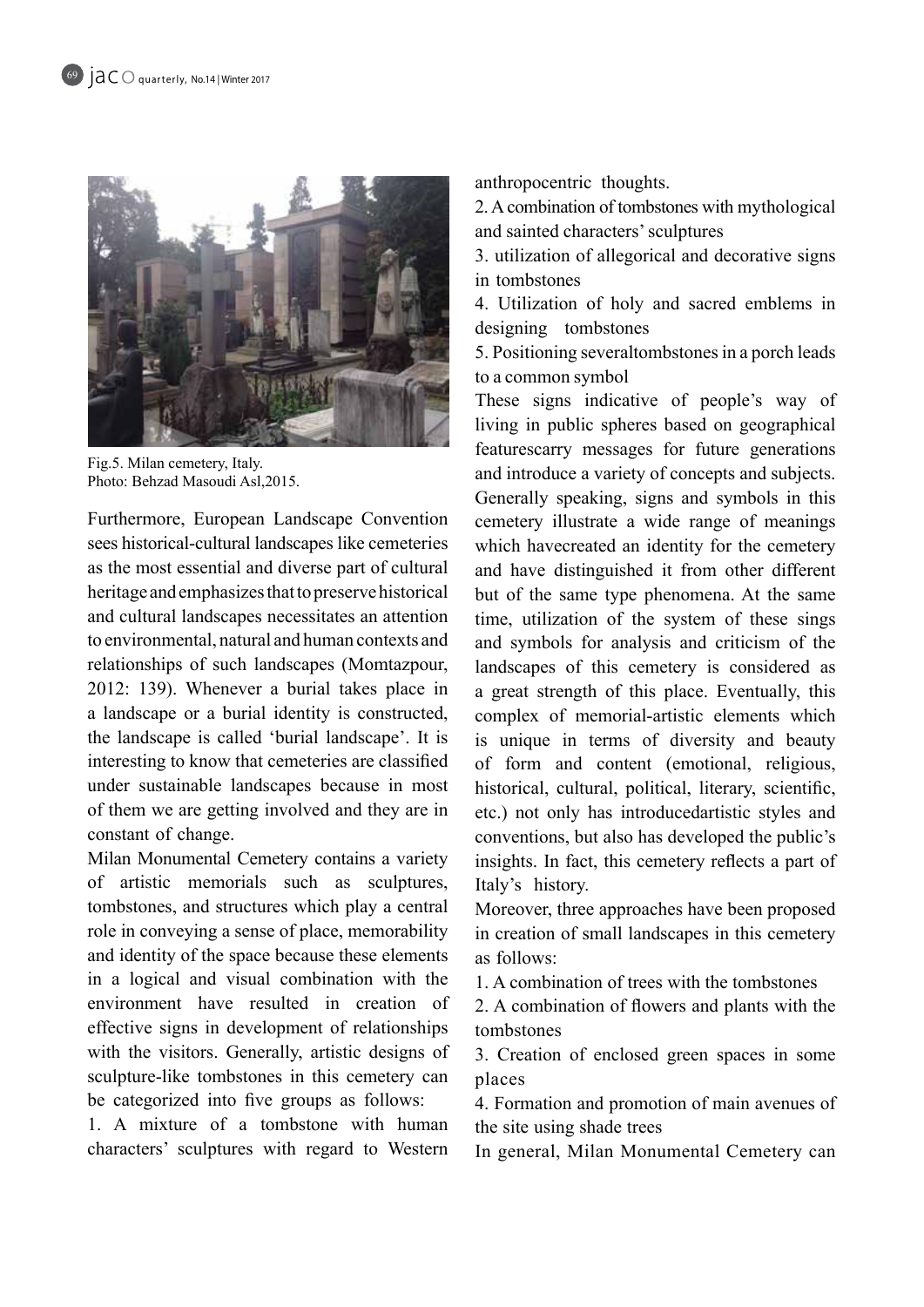of people such as the cemetery's staff, local people, the dead's families, artists, tourists, etc. spend their time; this matter and other factors like freedom of location, tomb design, proper urban place-creation, provision of facilities for special disabilities, a diversity of memorials, proper green space and urban furniture, social security, etc. have made this cemetery a vital and sustainable urban space.

Physical fabrics and location-spatial structure constitute one of the main bases of Milan Monumental Cemetery because the creation of its physical fabrics is affected by thoughts, beliefs, social activities and cultural level of the society. The identity of this place is proved through evoking collective memories by the citizens. Meanwhile, sculptures, ancient elements, their effective space and relationships with their surrounding environment and architecture reinforce the collective memory, a sense of belonging to local society, and spatial identity. In this cemetery, sculptors have been to expand a collective identity and develop spirituality of the society through urban art with regard to its impact on changing social behavior. (Fig. 4).



Fig.4. Milan cemetery, Italy. Photo: Behzad Masoudi Asl, 2015.

# **The Cultural Landscape of Milan Monumental Cemetery**

In defining the term 'cultural landscape', there are two words 'landscape' and 'culture' which are defined as follows:

'Landscape' is an objective-mental, dynamic and relative phenomenon resulting from the human interaction with nature and the society with history" (Mansouri, 2004) and ""culture" is what relates to daily beliefs of a group of people and their behaviors" (Dabiri, 2009) and "cultural landscape is a geographical area, including both cultural and natural resources associated with a historic event, activity and person" (Faizi&Razaqi-Asl,2009:20). Moreover. UNESCO World Heritage Committee has defined cultural landscape as the geographical distinction of lands: representation of the combined works of nature and of man. Additionally, this Committee identifies three categories of cultural landscape as follows:

1." A landscape designed and created intentionally by man":

2.an "organically evolved landscape" which may be remained of the pastor a "continuing" landscape"; this kind of landscape created by the interaction between earlier societies, their livelihood, customs and Nature consists of two types:

Heritage or (relic) landscape created through an evolutionary process in the past and its certain and meaningful features have remained in the environment now (the evolutionary process was completed in the past).

The continuing (sustainable) landscape which has a social active role in current life has remained of the past customs. Its evolution continues and its evidences are clear

3.an "associative cultural landscape" which may be valued because of the "religious, artistic or cultural associations of the natural element" (UNESCO, 2005, as cited in 2005:360), (Fig. 5).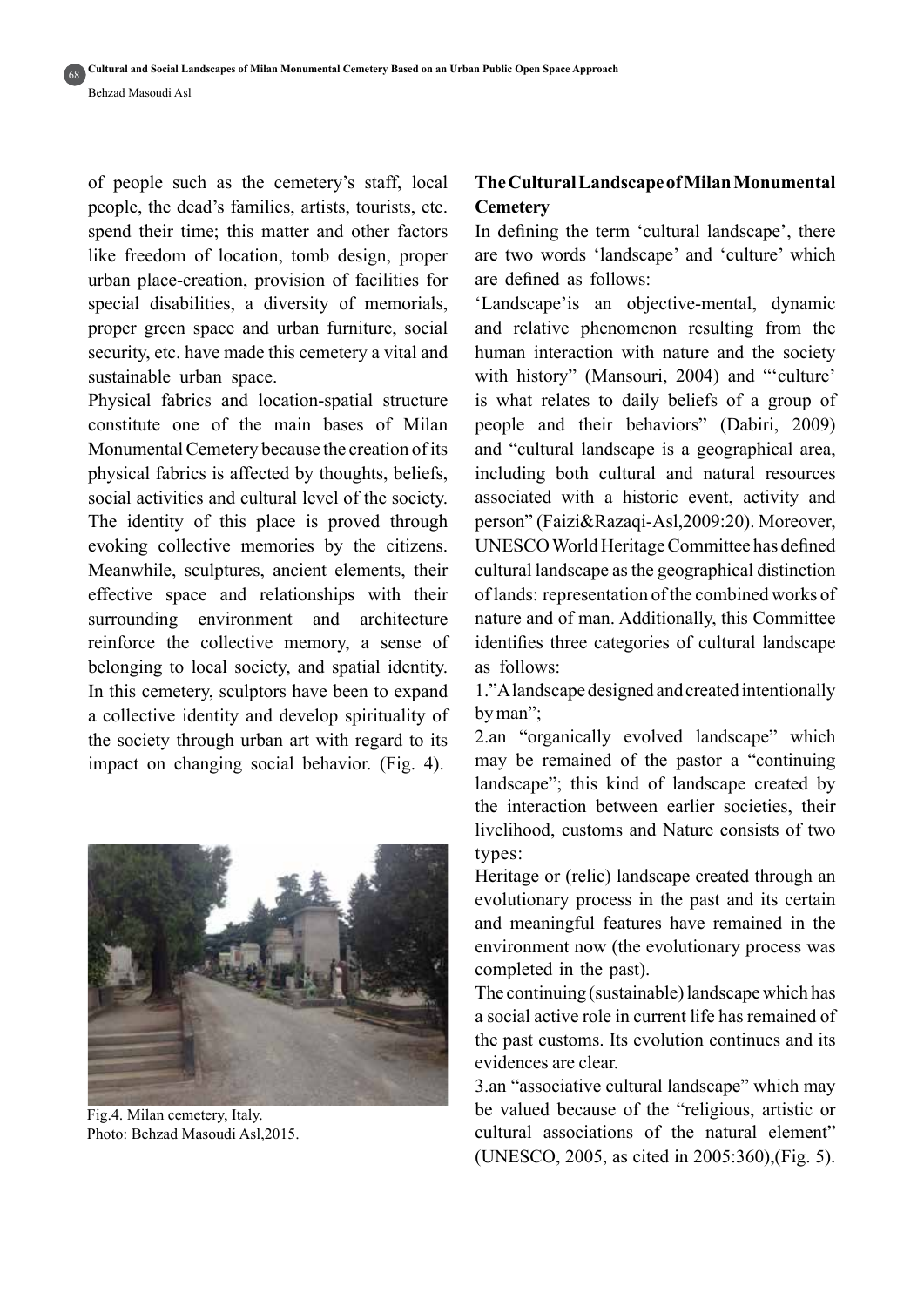cemetery for the public. Moreover, it seems that where a dead body is familiar to the most of the public, the same situation vields to a quite common experience for the public, revealing national identity (Esmaeili, 2009: 32).

Environment identity is a consequence of national and logical relationship of a person with the environment. This relationship and a sense of belonging will develop if the person is able to have a deep recognition of the environment and todifferentiate that from other environments. According to Proshansky, place-identity is a substructure of self-identity, and is comprised of perceptions and comprehensions regarding the environment. In Lalli's terms, person's identity is constructed in relation with the environment  $(Daneshpour,2008)$ ,  $(Fig.3)$ .

The quality and enrichment of an experience drawn out of the environment for a human being depends on the relationship developed between the human and the environment. From this perspective, Milan Monumental Cemetery possesses such a special feature that memories and remembrancesin this place would be converted to physical signs. That's why this place partakes a human nature and is individuated, and consequently human-human relationship will be substituted for the human- cemetery one. It is worth saying that the main attention of this relationship is towards the dead. Due to this feature, this cemeterygets a different view according to a diversity of characters interred in this place. Public cemetery, sacred figures, national heroes, artists, etc., each constitutes a different quality of a cemetery space and based on the dead's characteristics, what occurs in such places takes on various meanings. In cases where a well-known figure of a society is interred, this human-centered relationship between the human and the place will be converted to a socially common experience.



Fig.3. Milan cemetery, Italy. Photo: Behzad Masoudi Asl, 2015.

Italians are naturally artistic. This country is extremely rich in literature, art, poetry, music and so on. Their strong belief in Catholicism continues to permeate all this country's artistic and cultural aspects. In All Saints' Daycelebrated on 1 November, a funeral march is played for the dead, church bells ring, the people go to the cemetery and cover their relatives and friends' graves with candles and flowers especially daffodils. Generally, a person comes to this cemetery to visit either one of the interred honored figures or the relatives and friends' graves; in both cases, he can visit people with the same feeling and attitude; moreover, with regard to providing relief moments in this cemetery, the social interactions between people have been increased, the experience of the place has been made less unpleasant, and has led to vitality in different time periods of this cemetery.

Milan Monumental Cemetery as a tourist public space belongs to every citizen, regardless of origin and religion. It is a place where the municipality of Milan tries to provide welfare services for tourists while affording facilities to particular groups for sightseeing. Nowadays, this cemetery is a place where several different kinds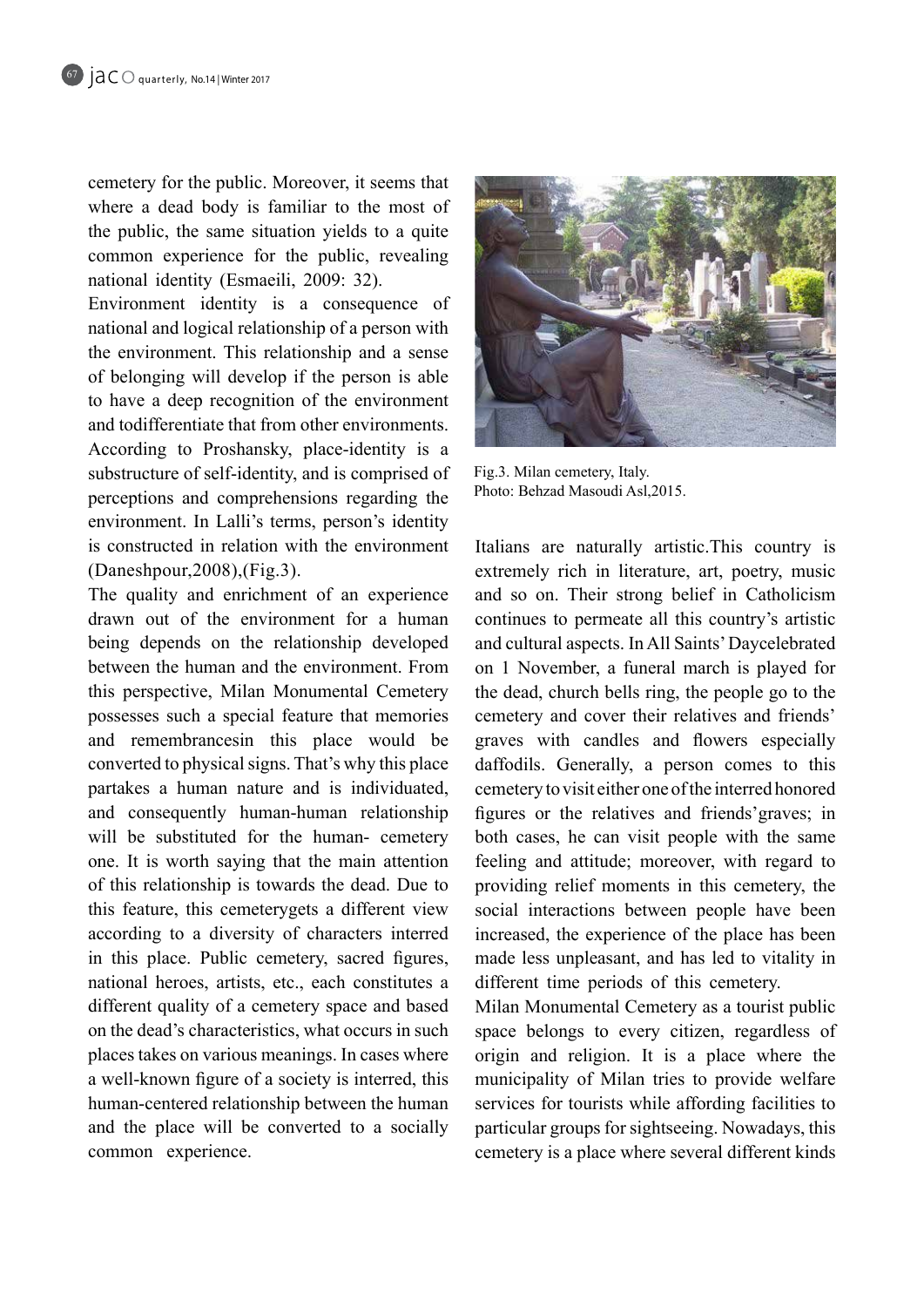# reminding people of the dead (Faizi&Razaqi-<br>Asl, 2004: 23),(Fig. 2).

Designed by the Italian architect Carlo Maciachini, Milan Monumental Cemetery established in an area of 250,000 square meters between 1966 and 1897. This large complex of tombs is located right at the center of the city, enjoying a high level of historic and artistic values. The main like building known as Famediomade of entrance of this cemetery, there is a Pantheondifferent marbles, containing the tombs of some of the city's and country's most honored citizens. Across the main entrance, there existed a number of monuments. This cemetery as one of the best tourist attractions of Milan and consequently Italy consists of sculptures, tombs and monuments. Italian classic and contemporary masterworks, plus Greek temples, primary metal works and carved marbles have changed this place into a place which visitors find so appealing. This place is replete with statues of musicians, writers, artists, architects, painters, politicians, teachers, generals and Noble winners. Some allegories of angels, saints and gods with an enigmatic smile on their lips can be seen all over this cemetery.



Fig.2. Milan cemetery, Italy. Photo: Behzad Masoudi Asl, 2015.

## **The Social Landscape of Milan Monumental Cemetery**

The success rate of urban spaces can be attributed to the rate of the use and presence of human being in that place. In fact, the main purpose of architecture and urbanism is to improve social interactions and increase affinity between people. Generally, to create a thriving public space which can receive different groups of visitors, some points of view have been proposed, including Jane Jacobs, JanGehl, Allen Jacobs, Cooper Marcus, Donald Appleyard's and points of view of PPS  $(2010)$ . Indeed, according to these points of view, generallyfactors such as urban mixed land uses, vitality, visual beauty, protection and maintenance of space in particular and other factors including physical comfort, the possibility of seating and pausing, well access and security, symmetry and legibility, diversity and universality of space are considered of utmost influential elements on social interactionand presence (Behzadfar&Tahmasbi, 2013: 18).

In studying graveyards in terms of social landscape, it is seen that a grave, as a place where a human being is buried, indicates the physical signs of the dead person, and by developing relationship of the visitor of this place with the buried person, this space is given different views. Regardless of this feature, graveyards possess different environment qualities dependent on who have been buried there (Kashigar,  $2003:101$ ). It seems that interring one of relatives in this cemetery not only establishes an identity to this place, but also creates memorable aspects for these people. Presence at the head of the grave of a country's honored person in a cemetery, with regard to the fact that there might have not been any chance for the most of the community to visit him when he was alive, reflects development of relationships of a different kind; this is a factor which willmitigate uncommon situation of the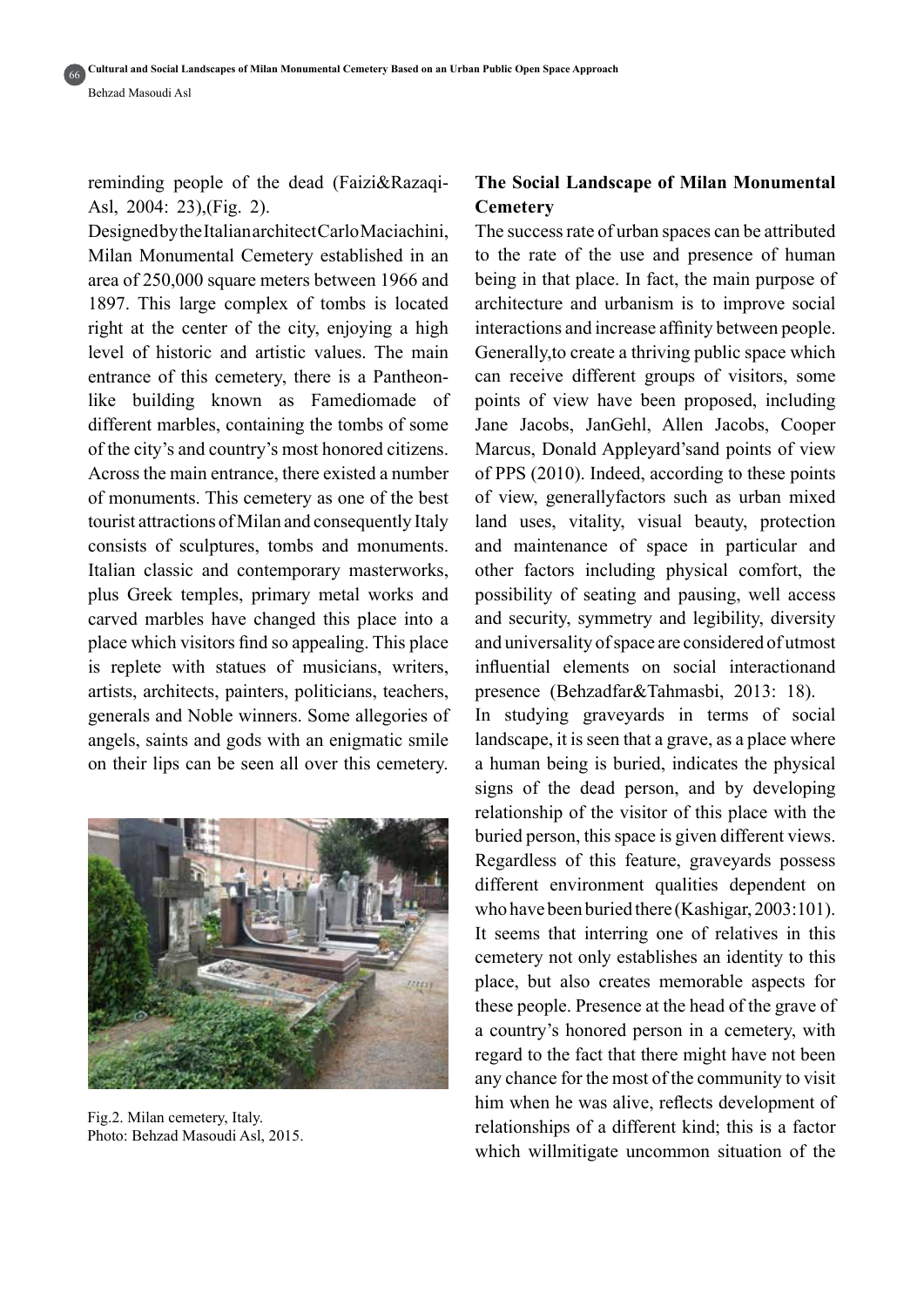of belonging and identity leading to creation of a national and civil society. Utilization of artistic elements, different styles of tombstones, human ideas about death, species planting design and landscape planning have attracted a lot of interest from tourists and created sustainable cultural-<br>social-landscapes in Milan.

### **Historical Origins of the Architecture of the Cemetery** in Europe

In Italy at  $1<sup>st</sup>$  millennium BC developed the Etruscan Civilization, a great civilization which had made significant progress in mathematical sciences, engineering, painting, sculpture, architecture and other sciences. Of the most important remains of the civilization are Arch Augustus in Perugiaand a complex of graveyards called necropolis or "city of the dead" that has been built on the basis of Roman infrastructures and the geometry dominating the city is the same as chess urban system which shows worldly life and afterlife, and it also represents the special place of the dead in the civilization. In fact, these patterns brought about the emergence of cemetery architecture in future of the West .civilization

It was till 1400 the time when the Renaissance began, the dead were usually buried at church vards in Europe, some of which have been remained yet. Considered signs of death in these places have generally laid particular stress on memento of death and fear of death represented through death's head or angel of death, creating a terrifying situation of death. After the Renaissance, a marked shift in attitudes towards death was seen. In this regard, a new concept 'Picturesque Graveyards' introduced. Circa 1750, the concept of cemetery was illustrated by referring again to Etruscan definition with regard to the East, while in Victorian period there existed grave gardens which had something in common with Persian

tomb gardens. Tomb gardens are types of Persian gardens being in their original themes, they are used as places for interring several leading figures (Wilber,  $2004$ ). The importance of gardens in Persians' view is much beyond material life and symbolic of eternal welfare and Garden of Eden. One can say that the special place of Heaven in Islamic tradition and its particular description have played an important role in creation of this type of tomb and can be a reflection of people's desires to go to the heaven (ibid.). Moreover, of the most important cemeteries in Iran, it can be referred to complexes of tombs which have been built surrounding a popular religious figure's tomb or mausoleum during the years consisting of a shrine, mosque, school, library, Khanqah<sup>2</sup>, ābanbār (water reservoir) and so on, which have been added to that complex during different periods of time. The following are some examples: Astan Quds Razavi<sup>3</sup>, Sheikh Ahmad-e Jami mausoleum complex in Torbat-e Jam. Fatima Masumeh Shrinein Oom, and Shah Nematollah Vali Shrine in Mahan.

Cemeteries once used to constitute an important part of human habitats' themes and the essentials of cities. As permanent places, they have been to carry out ritual, cultural and religious activities, then have turned out to be a part of urban fabric gradually with urban development. This is a direct cause of these monuments having different stories across different parts of the world. These urban elements which have been built in commemoration of the dead have had their own style in every period. Graveyards are among the most sustainable urban elements so that according to a typology developed for historical-cultural and social landscapes, they may be taken into consideration as ever-lasting original landscapes due to their sustainable role in the past and current societies. As memorable landscapes, these places play a key role in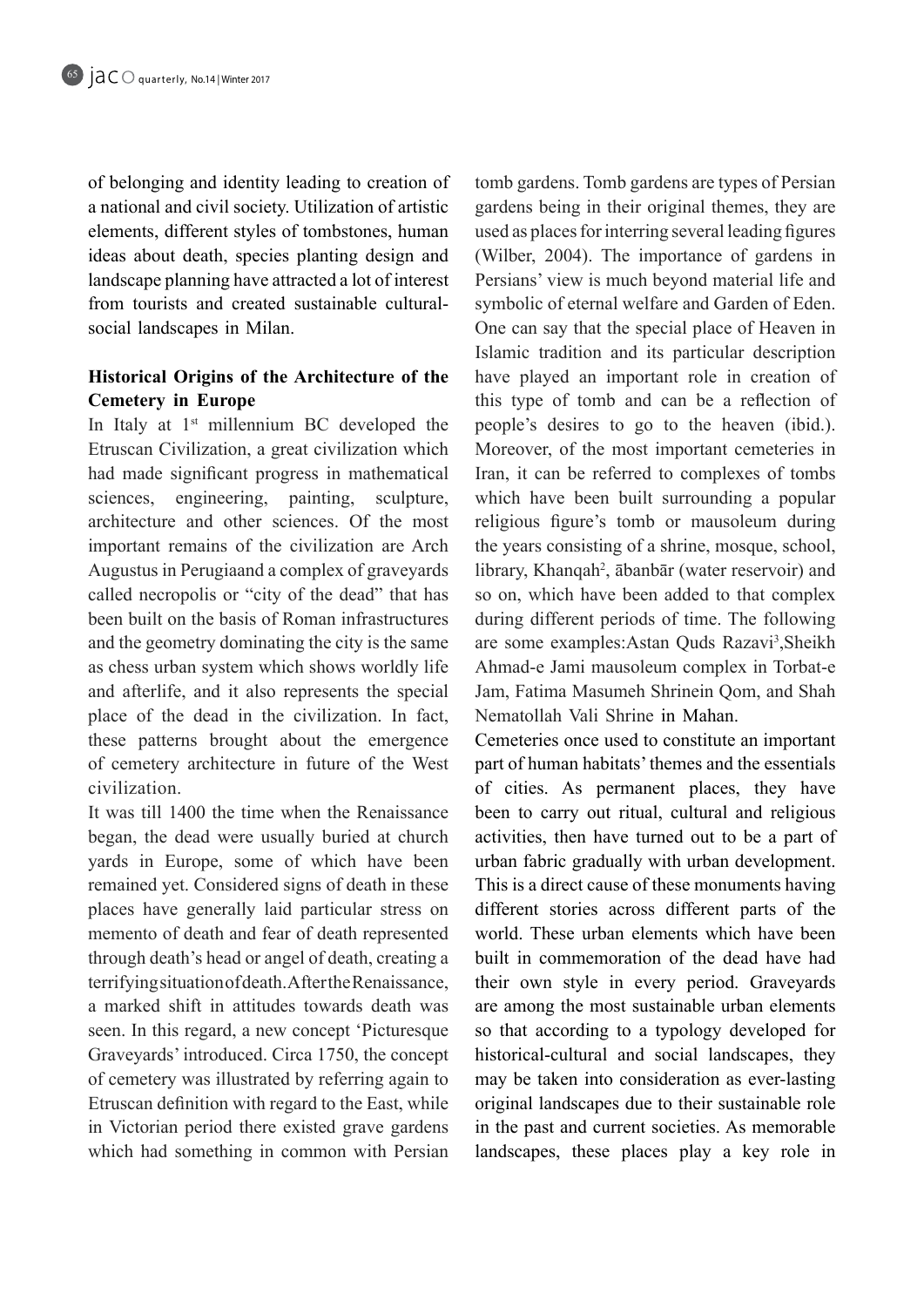#### **Introduction**

That the phenomenon of death constitutes part of the landscapes of our surroundings is a matter of concern, that's why Adolf Loos remarks that the only architectures prevalent in the world which can be known as real architectures are of monuments and mausoleums, and the others have been created according to functional needs. In other words, the term "Architecture" suits more these monuments. Attention to death has essentially led to creation of different type of architectures in all civilizations, for example Catacombs (subterranean mausoleums) at Etruscan civilization of west catacomb-like burial chambers of The Medes<sup>1</sup> and The Achaemenid Empireat Iran, and noble mausoleums still existed at the Islamic Period. But a cemetery as a space specific to the death has a function more for the living rather than for the dead. Thus, the upshot of this was that death is adjacent to life. Cemeteries were places in which existed memorials which have been converted into special places through a combination of natural and historical- cultural elements to such an extent that they are regarded as natural and historical-cultural places. With regard to the old history of cemeteries and historical concepts concerning death as the physical architecture of death, human myths in all ages and civilizations seem priceless. In fact, the architecture of death memorial as one of the oldest architectures of the worldinvolves stone libraries consisting

#### **Research Questions**

1. Is Milan Monumental Cemetery a mere burial ground or also a public space and a tourist destination?

2. If it is a public open space, how features of urban cultural and social landscapes are utilized for its attraction and function?

of too many stones indicative of symbolic and historical signs, and historical-cultural and social concepts have brought about the creation of cemetery landscapes.

A graveyard as a part of urban environments reflects human residence in its most historical form. It is a place having a close relationship. with human societyto such an extent that based on the impacts of that on the community and its susceptibilities to the society, a cemetery continues. Therefore, it seems that cemeteries fix a time and place in a culture forever, carrying the past into the present and even into the future in perpetuity (Fig.1), (Worpole,  $2003:18$ ).



Fig.1. Milan cemetery, Italy. Photo: Behzad Masoudi Asl, 2015.

#### **Hypothesis Research**

Milan Monumental Cemetery as a single urban public open space is a cultural-social phenomenon as well as a confluence of life and death as the two opposites, and as one of the most historical urban elements establishing identity in the city in consistent with the culture, facilitates the possibility of preserving and developing a sense